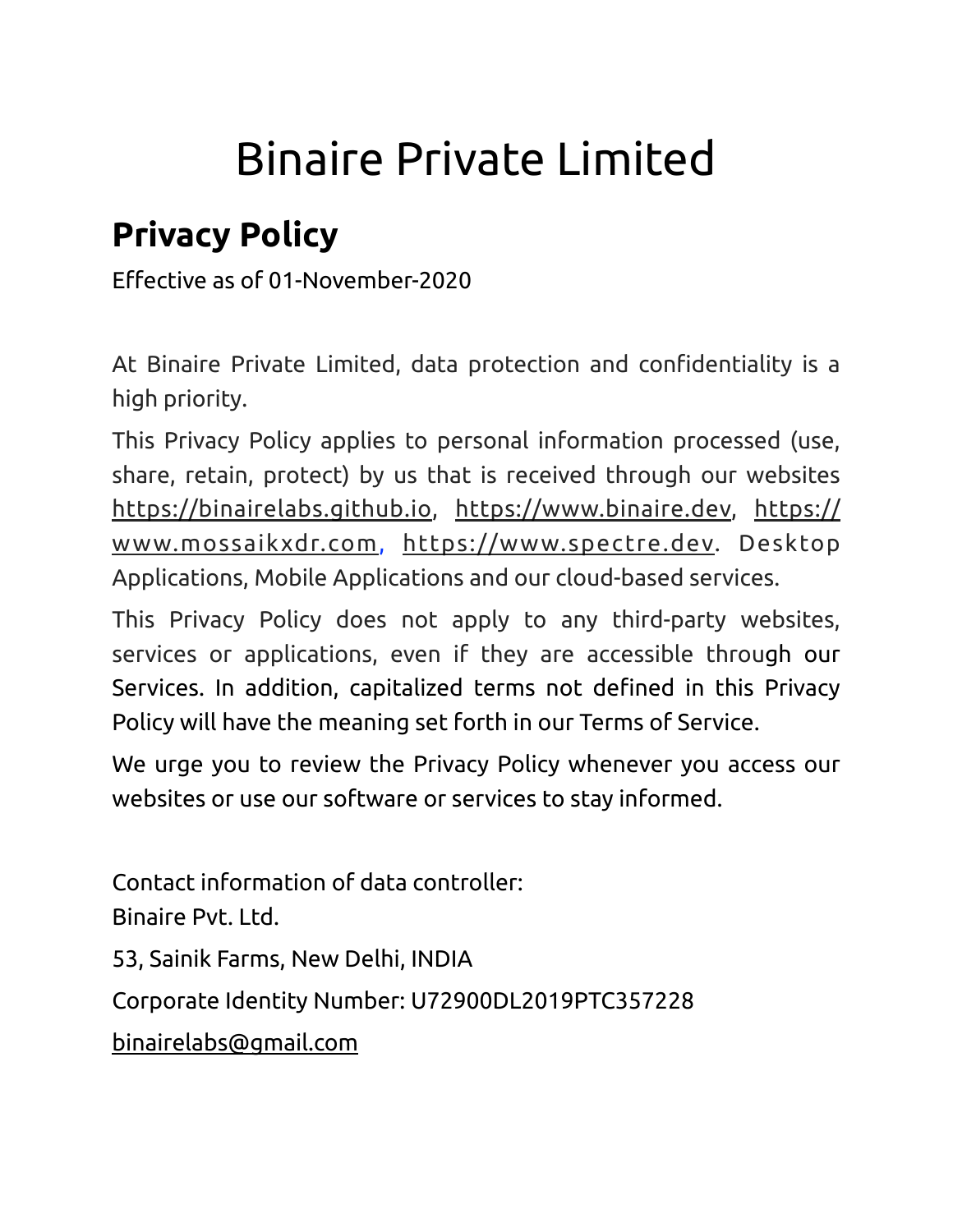#### **How we obtain Personal Data**

We collect and receive personal data through the Websites, Applications and other means detailed below. Personal data means any information relating to an identified or identifiable natural person.

Personal data is collected based on how you interact with our websites, applications and services. This can be information that you provide to us voluntarily or the information collected automatically.

- Personal data that you choose to voluntarily provide to us for your use of the websites and applications, create a customer profile, make a purchase, request digital resources, participate in contests or promotions, send us emails, communicate with us via other means.
- Cookies: Our website uses cookies. Cookies are text files that are saved in the internet browser or by the internet browser on the user's computer system. When a user visits a Website, a cookie can be saved on the user's computer.
	- Session Cookies: We use cookies to make our Website more user-friendly. Several elements on our Website require that the browser being used also be identified after a page change has been made. Session cookies are a technical necessity but are not absolutely necessary to display the Website. Several functions of the Website, e.g., language settings, shopping cart, automatic form filling, login information, etc. cannot be used or cannot be used properly without these cookies. As a result, there is no possibility for the user of the Website to contest this. These cookies can be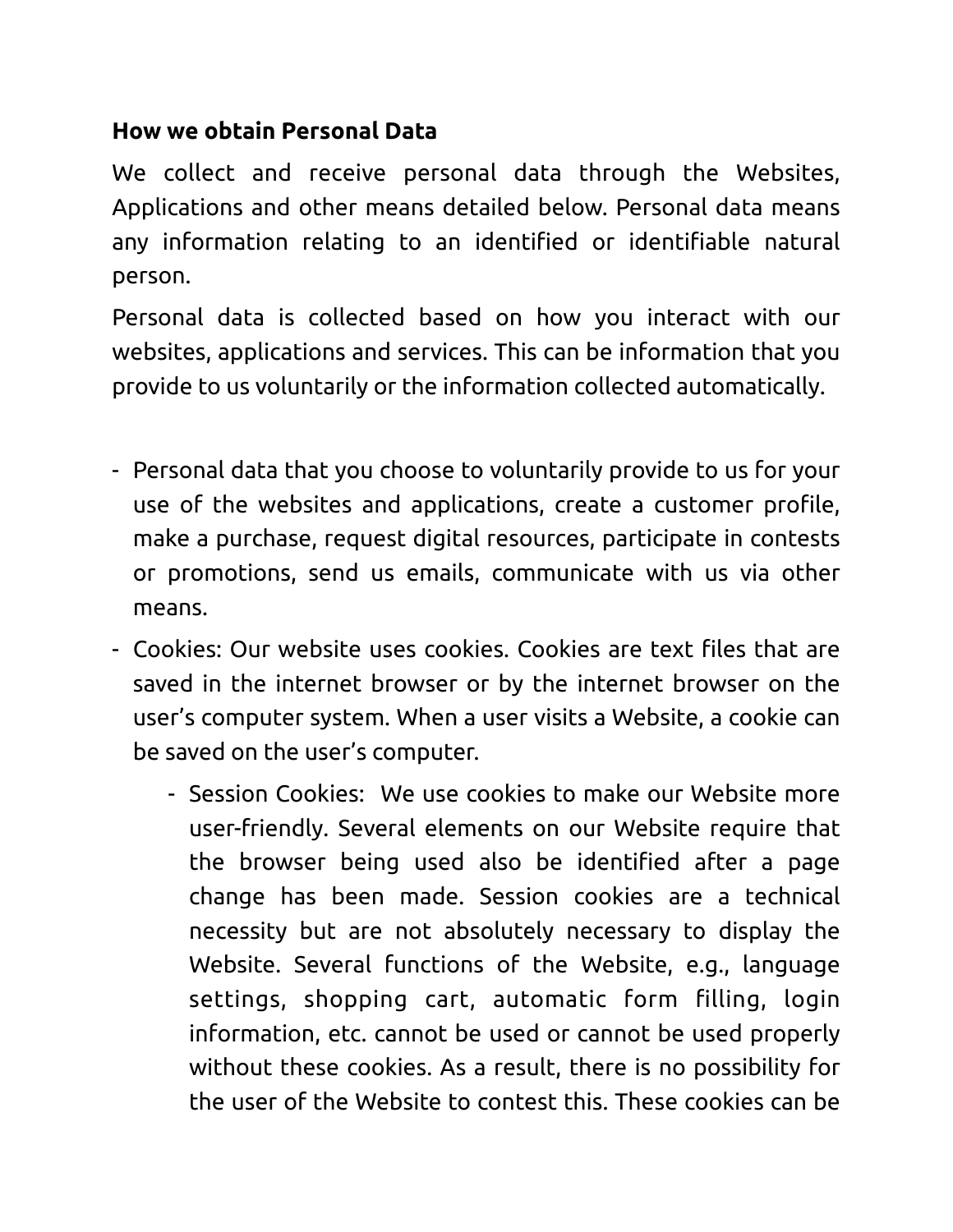disabled by you using the browser's settings. They will be deleted when the browser session is quit.

- Cookies for Website use: Cookies for range measurement collect information about how our Website is used, e.g., page calls or error messages. These cookies do not save information that can identify the user. The information collected is aggregated and therefore analyzed anonymously.
- Pixel Tags/Web Beacons. A pixel tag (also known as a web beacon) is a piece of code embedded in the Services that collects information about engagement on the Services. The use of a pixel tag allows us to record, for example, that a user has visited a particular web page or clicked on a particular advertisement. We may also include web beacons in e-mails to understand whether messages have been opened, acted on, or forwarded.
- Google Analytics and Proprietary Analytics
	- We use Google Analytics to collect information about visitors' use of our website. Google Analytics collects information such as how often users visit this site, what pages they visit, when they do so, and what other sites they used prior to coming to this site. We use the information we get from Google Analytics only to improve the functionality of our website. Google Analytics collects only the IP address assigned to you on the date you visit this site, rather than your name or other identifying information. We do not combine the information collected through the use of Google Analytics with personally identifiable information. Although Google Analytics plants a permanent cookie on your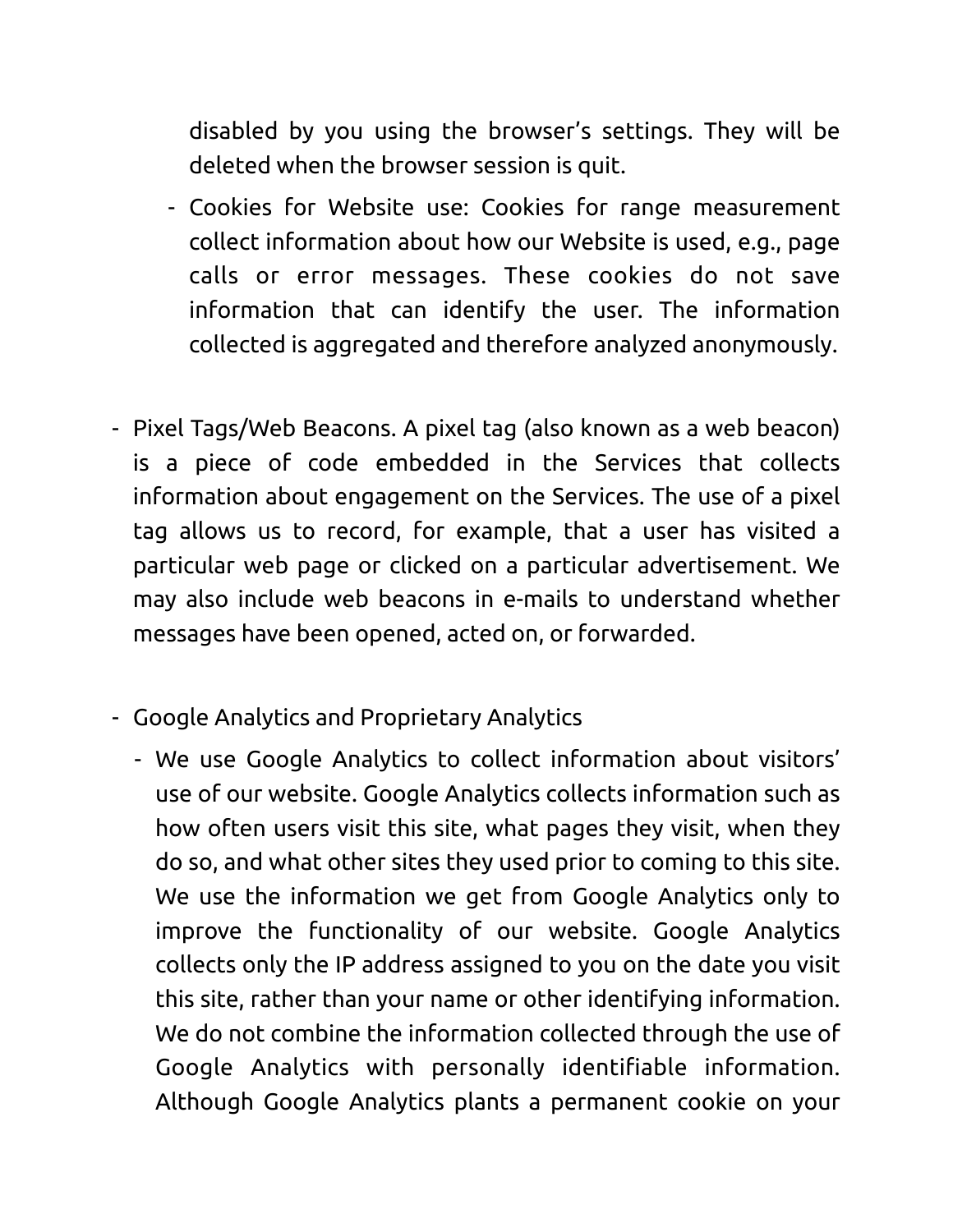web browser to identify you as a unique user the next time you visit this site, the cookie cannot be used by anyone but Google. Google's ability to use and share information collected by Google Analytics about your visits to this site is restricted by the [Google Analytics Terms of Use](http://www.google.com/analytics/tos.html) and [Google Privacy Policy](http://www.google.com/privacypolicy.html). You can prevent Google Analytics from recognizing you on return visits to this site by disabling cookies on your browser.

- We use Proprietary Analytics in our Applications to collect information about user's application usage workflow. No personal information is collected.
- Social Media: If you share our content through social media, for example, tweeting about us on Twitter or by liking us on Facebook, those social networks will record that you have done so and may set a cookie for this purpose. In some cases, where a page on our Website includes content from a social network, such as a Twitter feed, or Facebook comments box, those services may set a cookie even where you do not click a button. As is the case for all cookies, we cannot access those set by social networks, just as those social networks cannot access cookies we set ourselves.
- Emails: Personalized emails are sent to some customers within the framework of individual marketing campaigns. This is done for marketing purposes based on the individual's consent. The data collected for the registration process for use of our applications will be saved and archived until revoked by you.
- Direct Advertising: The email address elicited for the purpose of purchasing goods or services on our Website will be used for direct advertising for our own products and/or services. This is done for marketing purposes based on your consent. If you do not want to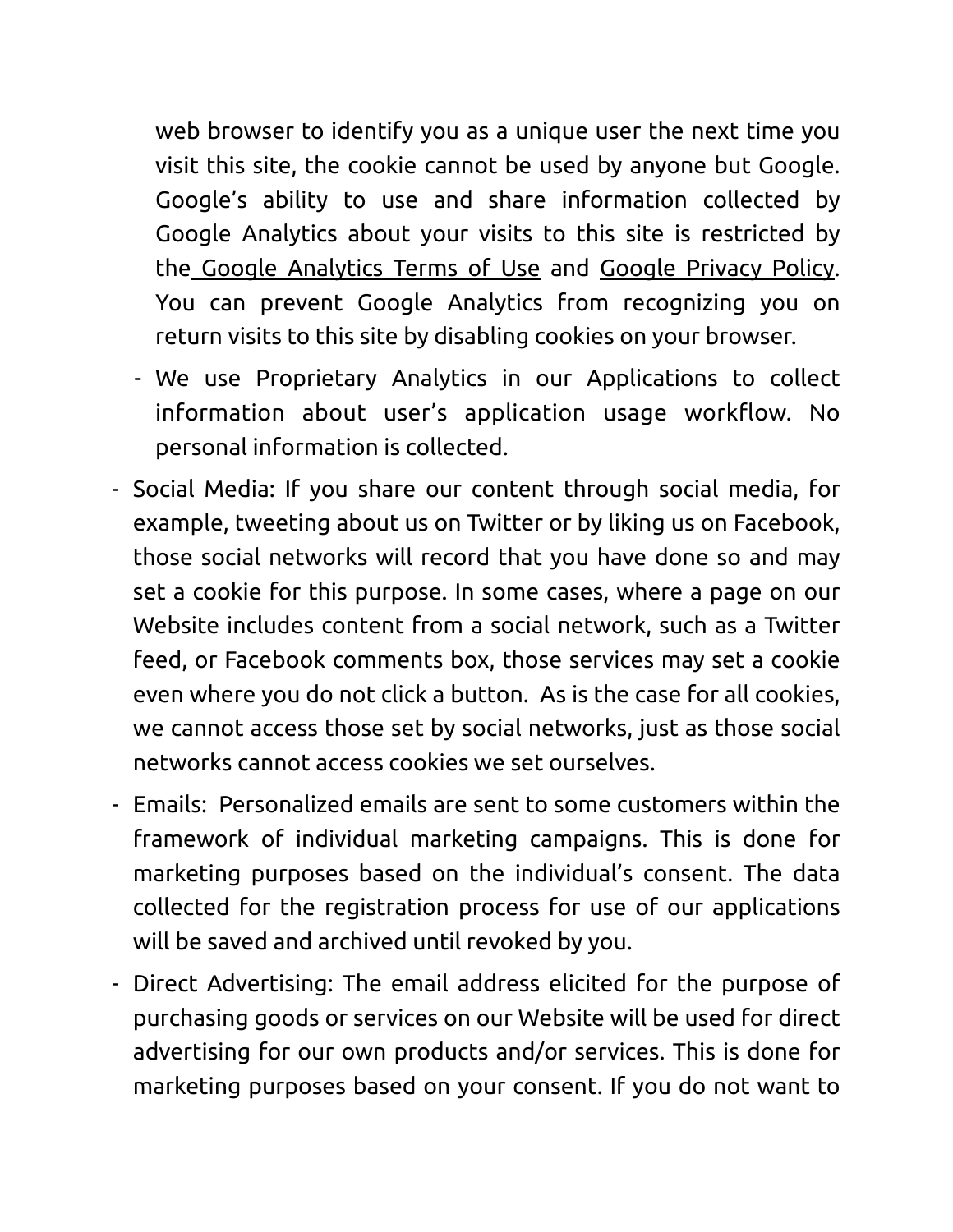receive direct advertising, you can revoke the use of your email address at any time. You can do so via email or by using the unsubscribe link in the newsletter itself. After your objection, the data will be completely deleted.

If you have given us your consent that we pass your data to one of our partners, please be advised that your data will also be saved by this partner and a deletion of this data must be requested from the respective partner.

- Registration in forms: You can register with us for opening a customer account, provide suggestions, demo downloads, encouraged category license registration, shop order form, newsletter subscription.

Data supplied via contact form will be saved together with your contact information in order to process your inquiry, to be able to respond to follow-up inquiries or for contractual performance purposes.

Personal data will only be passed to third parties in as far as required for contract processing. Third parties can, for example, be a payment service provider or a logistics company. A fartherreaching transfer of data will not take place or will only take place if expressly consented to by you.

A revocation of existing consent can be made at any time. The revocation can be made via email. The legality of the processing of data that took place prior to your revocation remains unaffected.

Some of these services require the creation of a login with which you can login to a respective service in order to use it.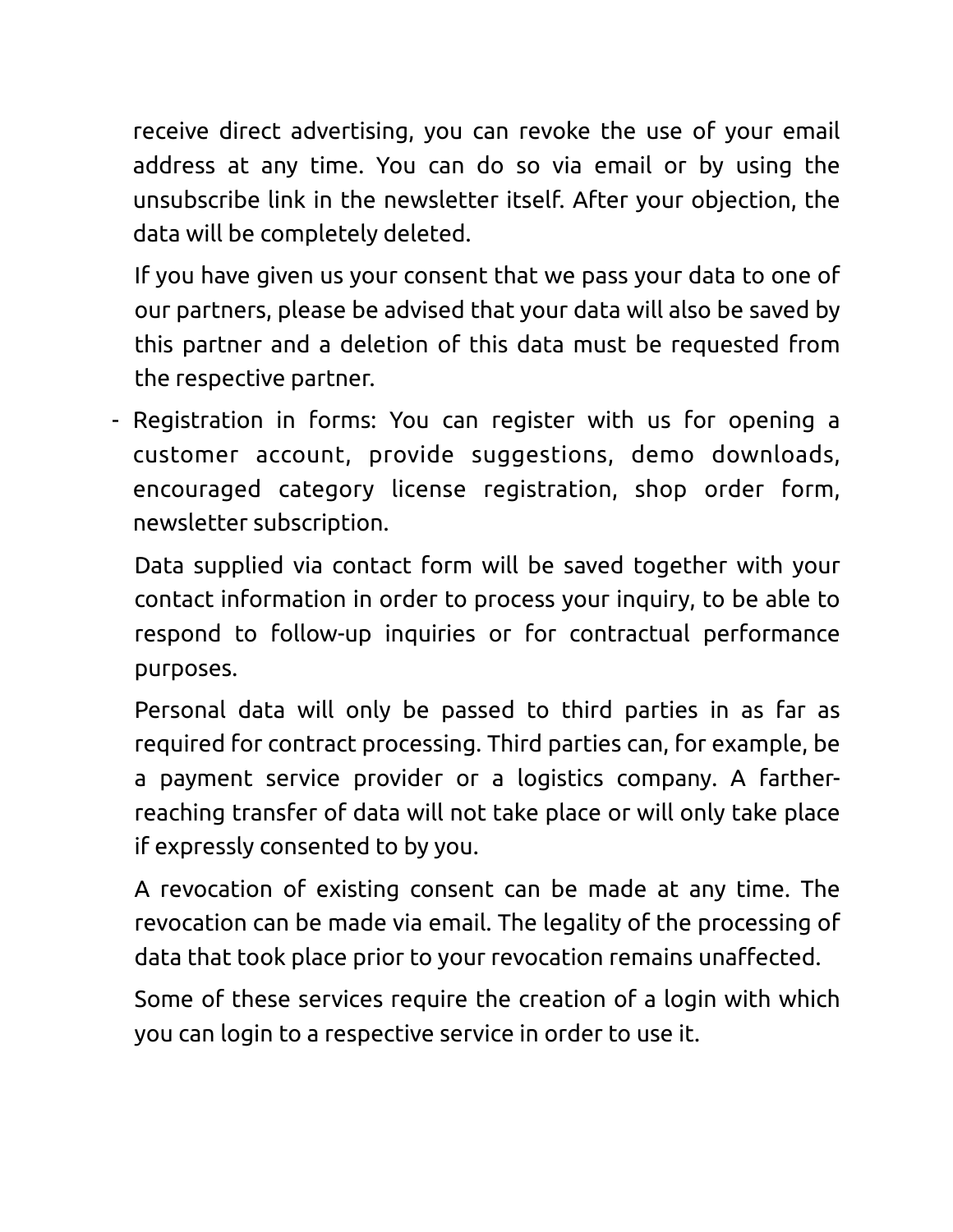The data supplied by you will stay with us until you request that it be deleted, revoke your consent or the necessity for saving the data no longer exists. Required legal stipulations – in particular trade and fiscal retention periods or burdens of proof – remain unaffected. After the legal retention periods have expired, all data will be deleted.

- **Automatic Data Collection.** We may collect certain information automatically when you use the Services. This information may include your Internet protocol (IP) address, user settings, MAC address, cookie identifiers, mobile advertising and other unique identifiers, details about your browser, operating system or device, location information (including inferred location), Internet service provider, pages that you visit before, during and after using the Services, information about the links you click, and information about how you interact with and use the Services.

We may use a visitor's IP address to fight spam, malware and identity theft. With your permission, we may also collect information about your operating system's installed fonts in connection with providing the Services to you. Combined with other system information, this information could be used to give your computer a unique fingerprint/signature and enable us to track your usage of our Services after you log out.

#### **The types of personal data we may obtain**

We may collect and receive the following personal data from you:

- Name and contact details (such as name, address, email, username, fax and phone numbers);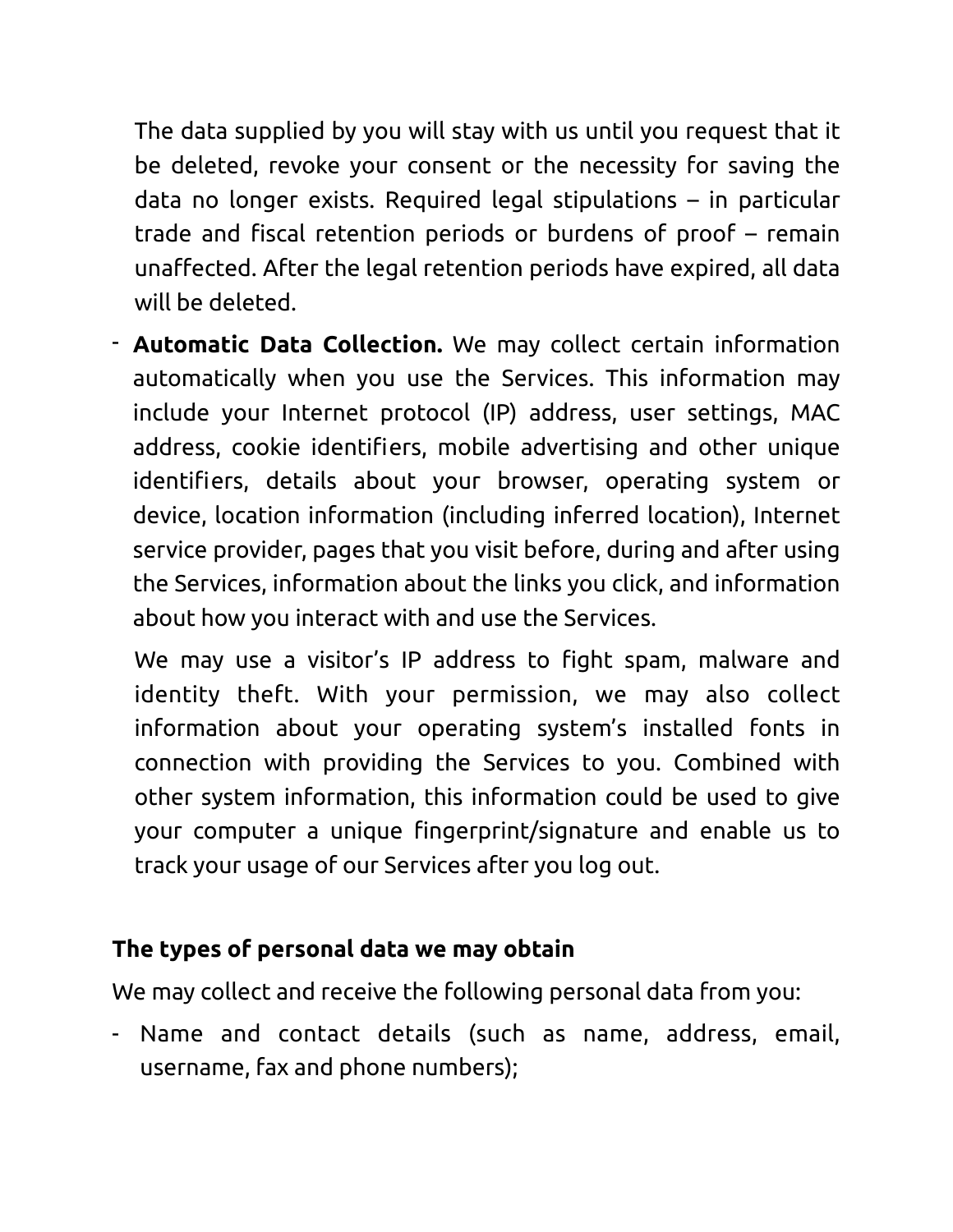- Account details (such as username, password license key and whether/how often you have registered to Cloud)
- Payment information: We may sell services or merchandise through our Services. When you make purchases through the Services, we may process your payments through a third-party application, such as the Apple App Store, Google Play App Store, Amazon App Store, social networking sites such as Facebook, and/ or payment processing services such as Stripe or PayPal. The thirdparty application may collect certain financial information from you to process a payment on behalf of Binaire Pvt. Ltd., including your name, email address, address, payment card information, and other billing information. Binaire Pvt. Ltd. does not store or receive your payment information, but it may store and receive information associated with your payment information (e.g., your billing details).
- Personal data included in content uploaded by you to the website or Cloud.
- Personal data included in comments posted by you on the website or Cloud.
- Personal data of individuals you wish to share your uploaded content with (such as name and email address).
- Traffic data (such as your Internet usage).
- Any other information that you have provided us (such as your profile picture, avatar, the comments you leave and whether you would like to receive our newsletter).
- We may collect other types of personal data if required under applicable law or if necessary for the purposes listed below. We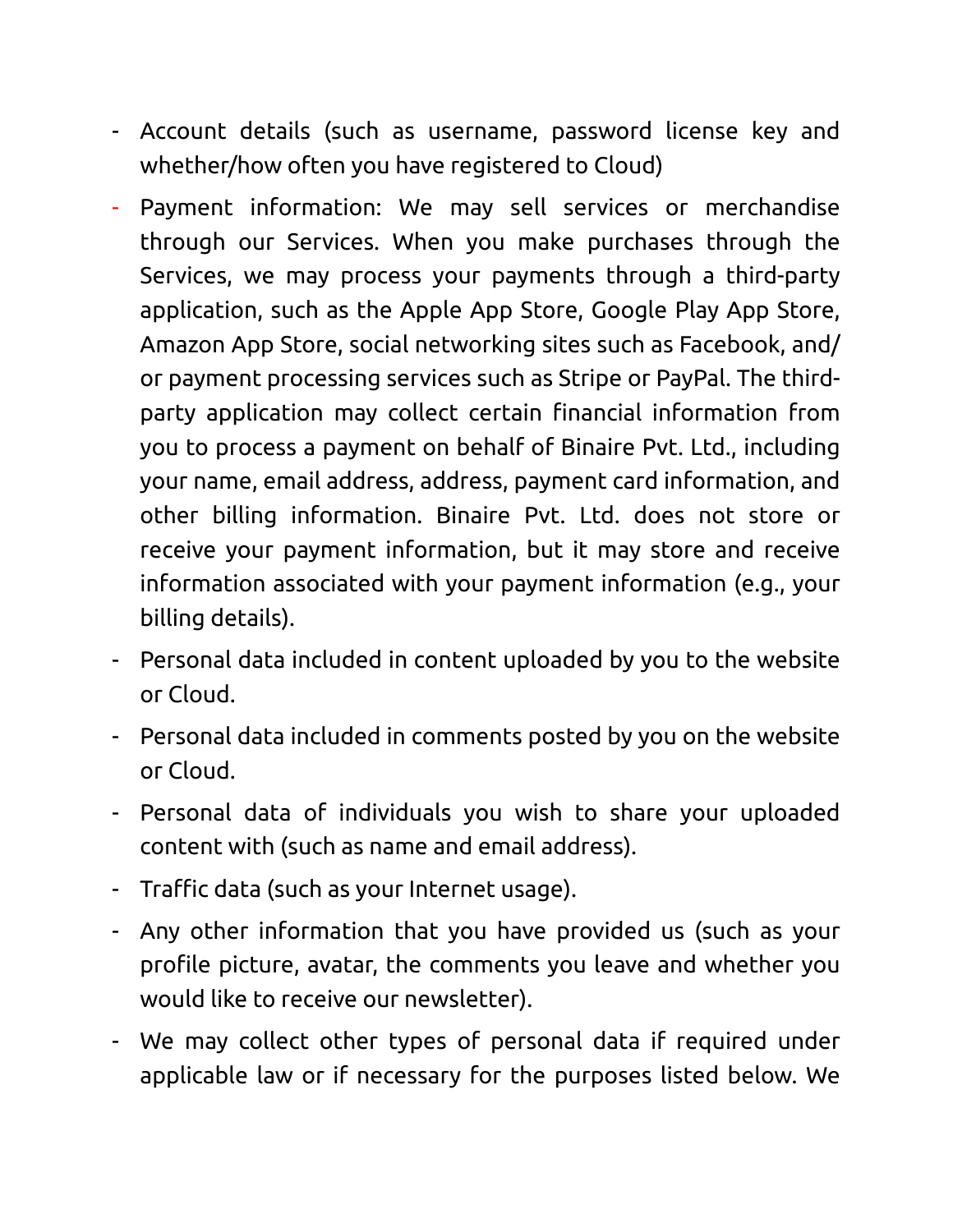will then inform you and ensure that there is a valid legal basis for doing so.

#### **How we may use personal data**

We may use the personal data we collect and receive for the following purposes:

- To create an account for your use of the website, applications and cloud.
- To provide Cloud, including support.
- To analyze how the website is used, such as which pages are visited, how long pages were visited and the paths taken by visitors to our website as they move from page to page.
- To verify compliance with applicable legal requirements and our policies.
- To contact you, such as by sending personalized emails, about our products and services, including about Cloud or to send you our newsletter.
- We process personal data because this is necessary for the performance of the contract between you and us, for our compliance with our legal obligations and for the purpose of our legitimate interests. In particular, our legitimate interests are our commercial company interest (e.g. to improve our products and services), our interest to make use of direct marketing, our interest to prevent fraud and our interest to report possible criminal acts or threats to competent authorities. Some of the personal data that we process is required for us to meet our legal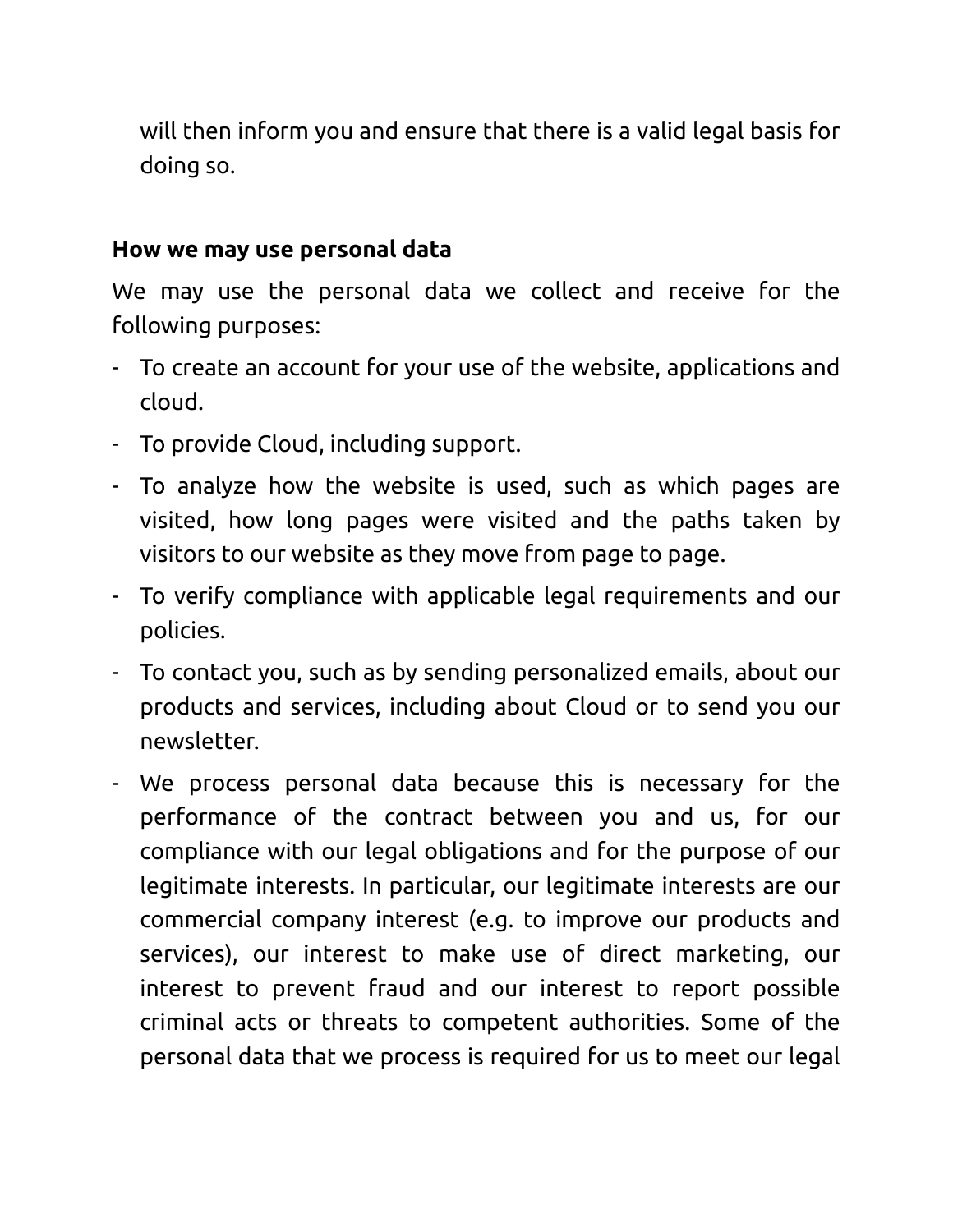obligations, for example we cannot create an account for you if you choose not to share your personal data with us.

**Consent.** We may use personal information for other purposes that are clearly disclosed to you at the time you provide personal information or with your consent.

#### **How we may share personal data**

We may share the personal data we collect and receive on a need to know basis with the following third parties;

We may share any personal information we collect about you with our third-party service providers. The categories of service providers to whom we entrust personal information include service providers for:

- provision of the Services;
- provision of information, products, and other services you have requested;
- marketing and advertising;
- payment and transaction processing;
- customer service activities,
- provision of IT and related services.

We will share your personal information with third-party platforms and/or services if you have expressly consented or requested that we do so. Please note we do not endorse, screen or approve, and are not responsible for, the practices or conduct of such third-party services.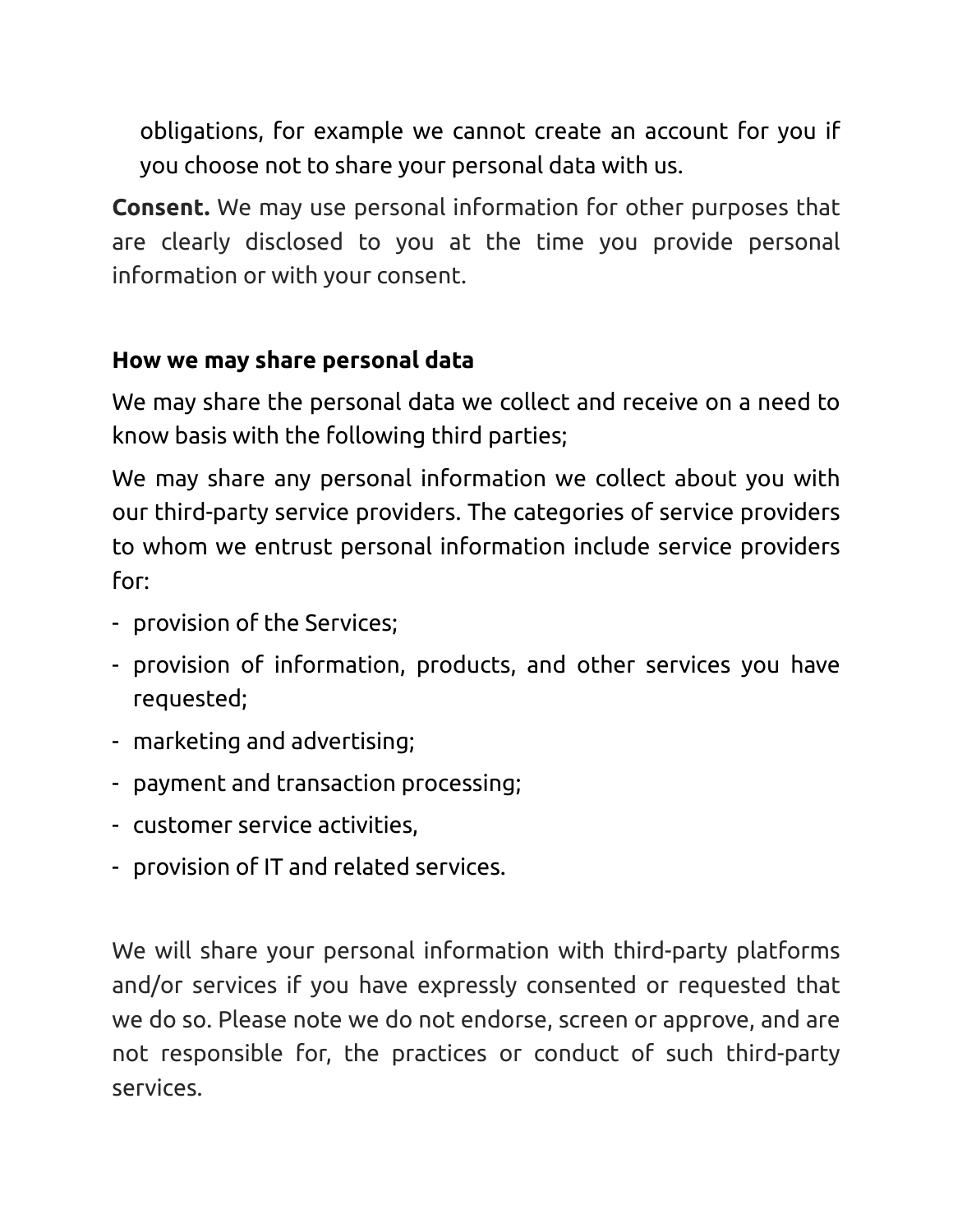Competent public authorities or other third parties, if required by law or reasonably necessary to protect the rights, property and safety of ourselves or others.

We may also transfer your personal data in the event that we sell or transfer all or a portion of our business or assets on a need to know basis. Should such a sale or transfer occur, we will use reasonable efforts to direct the transferee to use personal data you have provided to us in a manner that is consistent with applicable law and this Privacy Statement.

#### **Links to external Websites**

Our Websites can contain links to external Websites. Please note that this Data Protection Declaration applies exclusively to Binaire Pvt. Ltd. Websites, Applications and Cloud. We have no influence on nor do we assure in any way that external Websites adhere to applicable data protection regulations.

We do not sell, rent or trade your personal data.

## **Data transfers outside the EEA**

We may transfer the personal data we obtain to third parties in countries outside the European Economic Area (EEA). The laws in those countries may not offer an adequate level of data protection.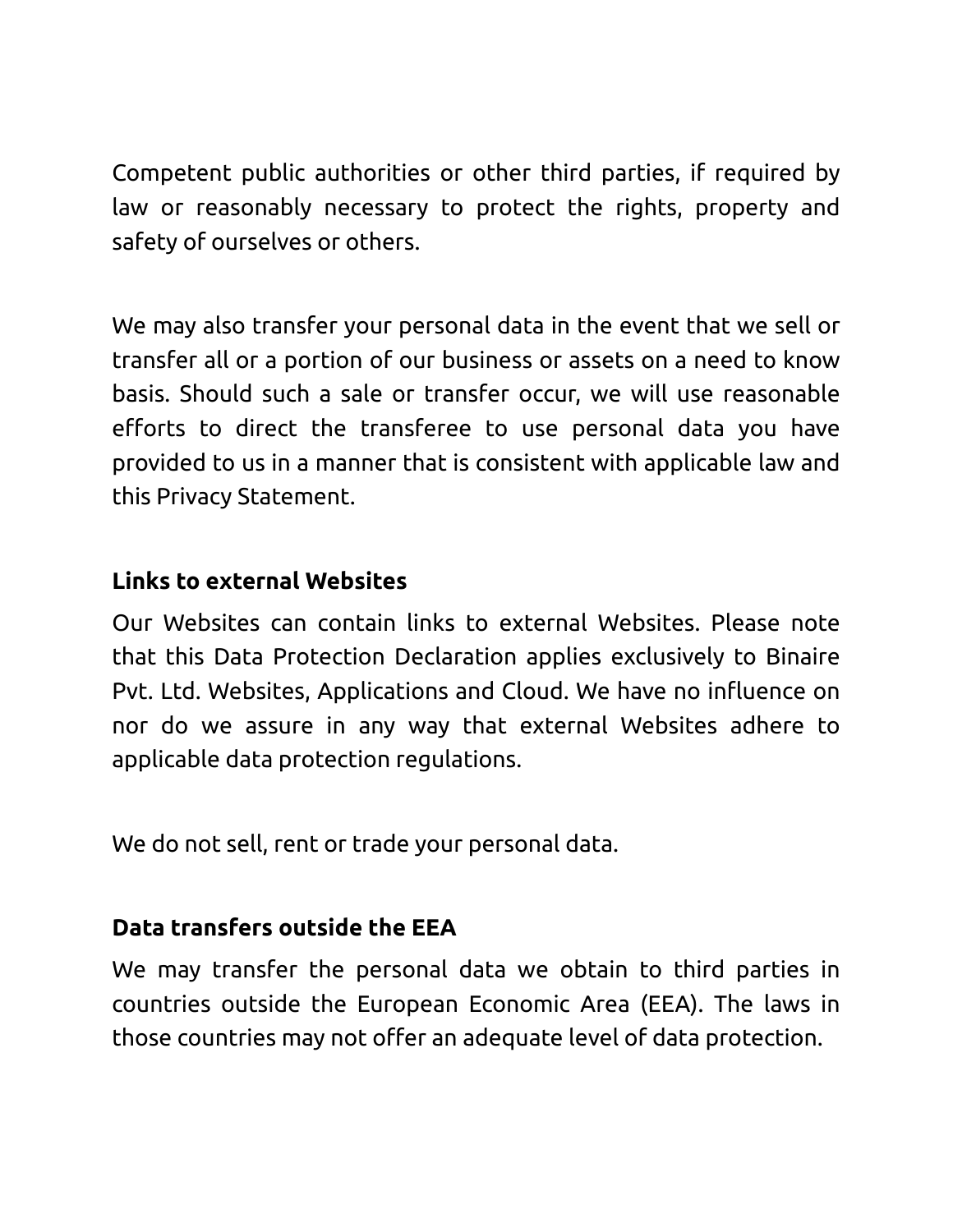When we transfer your personal data outside the EEA, we will protect your personal data as described in this Privacy Statement and in accordance with applicable law, such as by entering into the European Commission's Standard Contractual Clauses for the transfer of personal data to a processor located outside of the European Union.

# **Data Security**

We practice appropriate technical and organizational security safeguards designed to protect your personal data against accidental, unlawful or unauthorized destruction, loss, alteration, access, disclosure or use. However, we cannot guarantee 100% that communications between you and us or the personal information stored is absolutely secure. To the fullest extent permitted by applicable laws, we do not accept liability for unauthorized disclosure. If we come to know of security system breach that is likely to have unfavorable consequences for your privacy in accordance with applicable law, we may attempt to notify you electronically of any data breach.

## **How Long We Retain Personal Data**

We retain personal data for as long as necessary to fulfil the purposes for which we collect or receive the personal data, except if required otherwise by applicable law. Typically, we will retain most of the personal data for the duration of your use of the website(s), application(s) and Cloud, until you have removed your account, unless a longer applicable statutory retention period applies.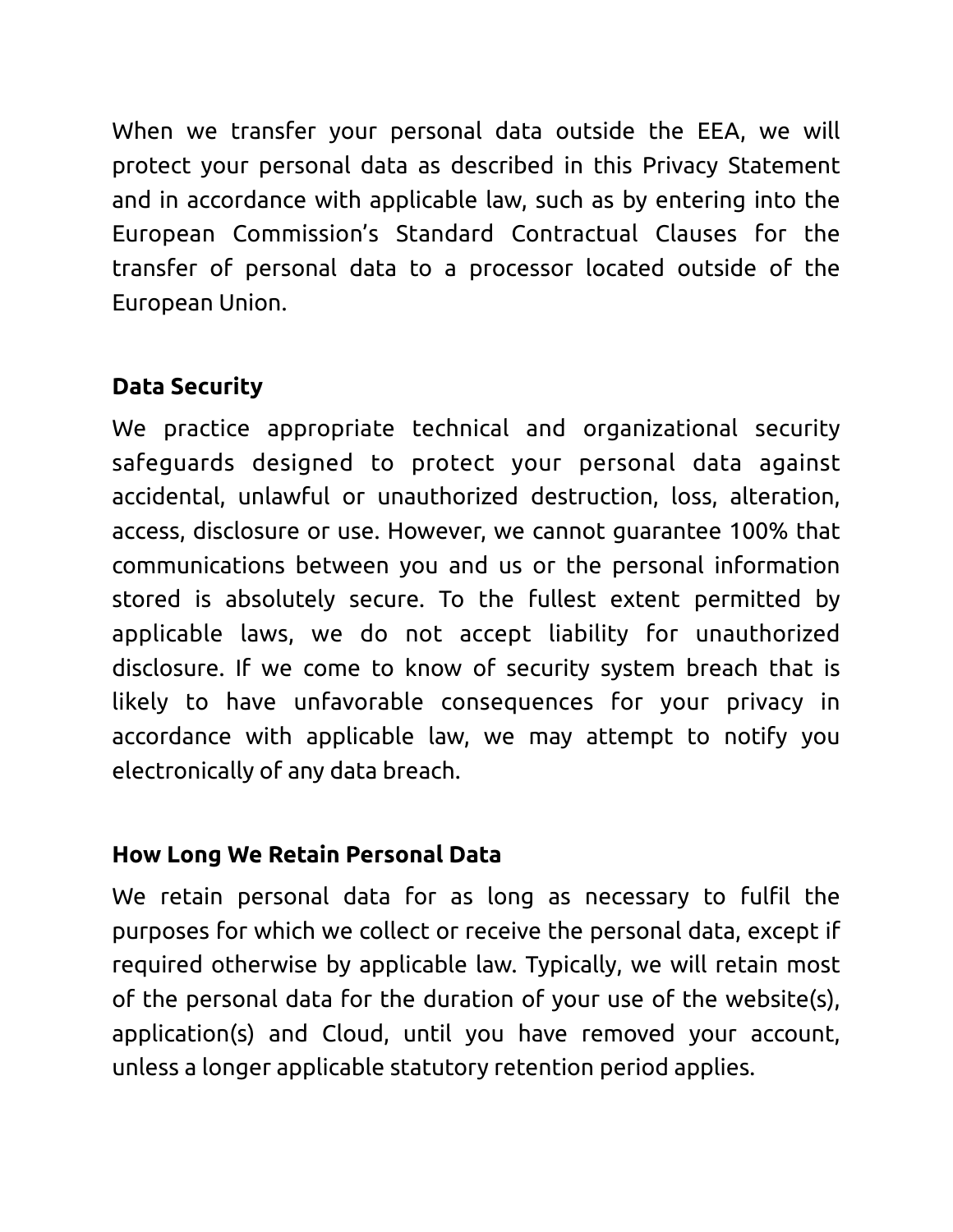# **Your Rights**

You have the following rights in relation to your personal data:

- The right to obtain, at reasonable intervals, information on whether or not your personal data are being processed and to receive the personal data that is being processed in an intelligible form.
- The right to request rectification or erasure of personal data or restriction of or objection to processing of your personal data.
- You may request us to provide you your data in a structured, commonly used and machine readable format which can be transmitted to another controller.

To exercise these rights, please contact us using our contact details set out below. To protect your privacy, we will take steps to verify your identity before fulfilling your request. We will respond to your request within the applicable statutory term.

Moreover, subject to this Privacy Statement, you have the right to lodge a complaint with the competent supervisory authority.

## **Updates to this Privacy Policy**

We may update this Privacy Statement from time to time. We will notify you of any significant changes to this Privacy Statement on the website or through other appropriate communication channels. All changes shall be effective from the date of publication, unless otherwise provided in the notification.